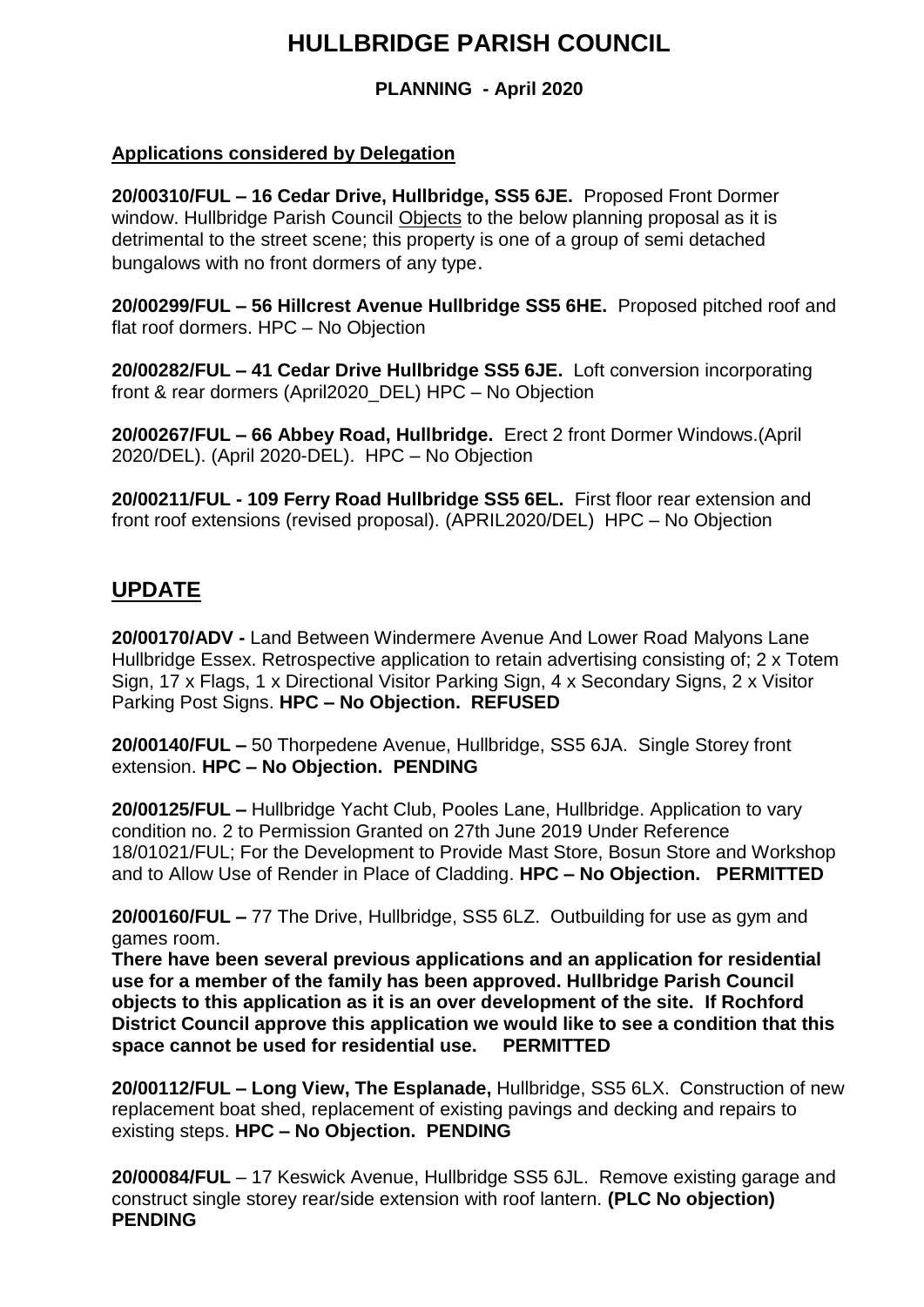**20/00070/FUL** – Budleigh Willow Pond Farm, Lower Road, Hockley. Change of use of one room to aesthetic clinic business. **(PLC No objection) PERMITTED**

**20/00091/FUL -** 23A High Elms Road Hullbridge SS5 6HB – Single storey rear extension with 2 No. rooflights over and part garage conversion to create Utility room **(PLC No objection) PERMITTED**

**20/00078/FUL –** Land at Southern End, Stables, Burlington Gardens, Hullbridge, SS5 6BE. Construction of additional stables (expires 5th March 2020). **(DEL No objection) PERMITTED**

#### **20/00043/OUT CJD Artillery, 106 Lower Road Hullbridge SS5 6DD**

Outline application to demolish garage and workshops and construct development of 12 no flats. *Hullbridge Parish Council – It is a loss of Businesses and detrimental to residents, but in principal no objection to the outline application***. PENDING**.

**20/00071/FUL** – 111 Burnham Road, Hullbridge SS5 6HQ. Demolish existing rear extension, erect new single storey flat roof rear extension and form rooms in roof with front and rear flat roof dormers. *Hullbridge Parish Council – No Objection.*  **PERMITTED**

**20/00054/FUL** – 12 Malyons Lane, Hullbridge, SS5 6EN. Convert garage to habitable accommodation. *Hullbridge Parish Council – No Objection.* **PERMITTED**

**20/00032/FUL** – 59 Grasmere Avenue, Hullbridge, SS5 6LB. Proposed first floor rear extension, proposed pitched roof to entrance, remove chimney and internal alterations. *Hullbridge Parish Council – No Objection.* **PERMITTED**

**20/00004/FUL –** 38 Ferry Road – Two storey / side extension **– (Delegation – Hullbridge Parish Council Object as the proposal does not allow 1m separation requirement to the boundary. Balcony overlooking neighbouring rear gardens and roof space is overdevelopment and not in keeping with other properties in the road). REFUSED**

**19/01185/FUL** – 66 Lower Road Hullbridge SS5 6DF . Demolish existing building and construct two storey building comprising 3 no two bedroomed and 4 no one bedroomed ( 7 flats) with new access onto Lower Road and off Kingsway **(PLC object – Design and location inappropriate, over development of site. Additional number of vehicles onto the roundabout/zebra crossing would become a hazard, access is a private road , insufficient parking spaces, detrimental to the street scene, lack of amenity space. January 2020) PENDING**

**19/01168/FUL** – The Crouch, Kingsmans Farm Road, Hullbridge, SS5 6QB. Proposed single storey rear infill extension, proposed second floor over within new pitched roof and amended facade. **(PLC – No objection January 2020) REFUSED**

**19/01183/FUL** – 284 Ferry Road, Hullbridge, SS5 6ND. Demolish part of main building and demolish outbuilding, construct single storey pitched roofed side extensions, deck area, external lighting and re-model car park. **(PLC – No objection January 2020) APPLICATION WITHDRAWN AND WITHDRAWN FROM DEVELOPMENT COMMITTEE MEETING ON 19th MARCH 2020 (16th March 2020)**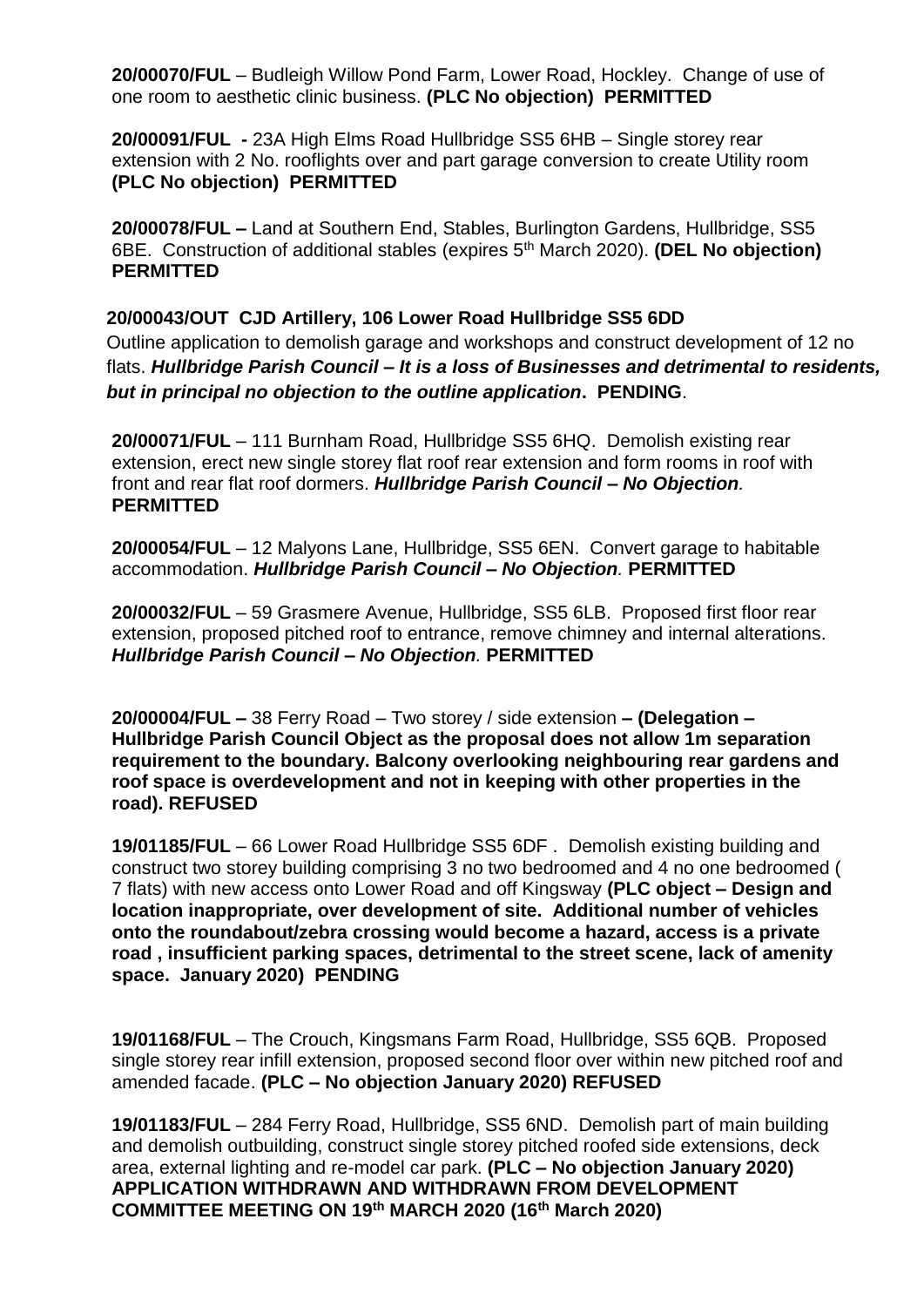**19/01014/FUL** – Site of 289 Ferry Road, Hullbridge. Demolish Existing Dwelling house and Construct Part Two Storey Part Three Storey Building to Comprise of 10 No. 2-bed and 2 No. 3-bed Flats with Parking subject to Proposal to Vary Condition 2 of 17/00228/FUL to allow for re-siting of bin store and cycle store. (PLC November 2019) **NO OBJECTION, however whilst we have no objection to the re-siting of the bin store and bike store, we note that an area designated as amenity space in the approved planning application 17/0228/FUL is currently still occupied by an old outbuilding. This must be removed in order to comply with that planning approval. REFUSED.**

## **19/00641/ADV - Co-Operative Group Food Ltd, 1-9 Ferry Road, Hullbridge.**

Install one internally illuminated fascia and one internally illuminated projecting box sign. Install two internally illuminated Co-Op logos.

Install one set of non-illuminated 'WELCOME TO' text. Install 19 non-illuminated grey aluminium panels.

Install eight non illuminated flat wall mounted aluminium panels.

Install one non illuminated flat post mounted aluminium panel. single post. s/s.

Install two non-illuminated flat post mounted aluminium panels. twin posts. back to back (Expires 04.09.2019). Hullbridge Parish Council has no objection. **PENDING. HPC No objection.**

**19/00584/OUT** – **190 Lower Road Hullbridge SS5 6BD** – 120 dwellings on land comprising of 190 Lower Road and Land between Central Avenue and Burlington Gardens. **PENDING**

## **Hullbridge Parish Council OBJECT:**

**-Land is in Greenbelt and is not included in the current Local Plan.**

- **- Furthest edge of the Village from local services and outside normal walking**
- **distance from main services and main bus service.**
- **- Additional local traffic within village**
- **- Additional traffic on Lower Road**
- **- Requires footpath link to village**
- **- 2, 5 high dwellings not appropriate on this site**
- **- Over development in the village.**
- **- The Parish Council would prefer to see small business on salvage site only.**

**18/01051/DOC – 115-117 First Floor, Ferry Road, Hullbridge.** Discharge of conditions 2 and 3 of approved application 18/00785/FUL: Change use first floor to dance studio (D2).

**Information: 18/00625/OUT – Fairways Garden Centre, Hullbridge Road, Rayleigh – To demolish commercial and retail units and construct 4 no. two-bedroom, 7 no. three-bedroom dwellings and 5 no. four-bedroom dwellings (16 dwellings in total) with access onto Hullbridge Road. PENDING.**